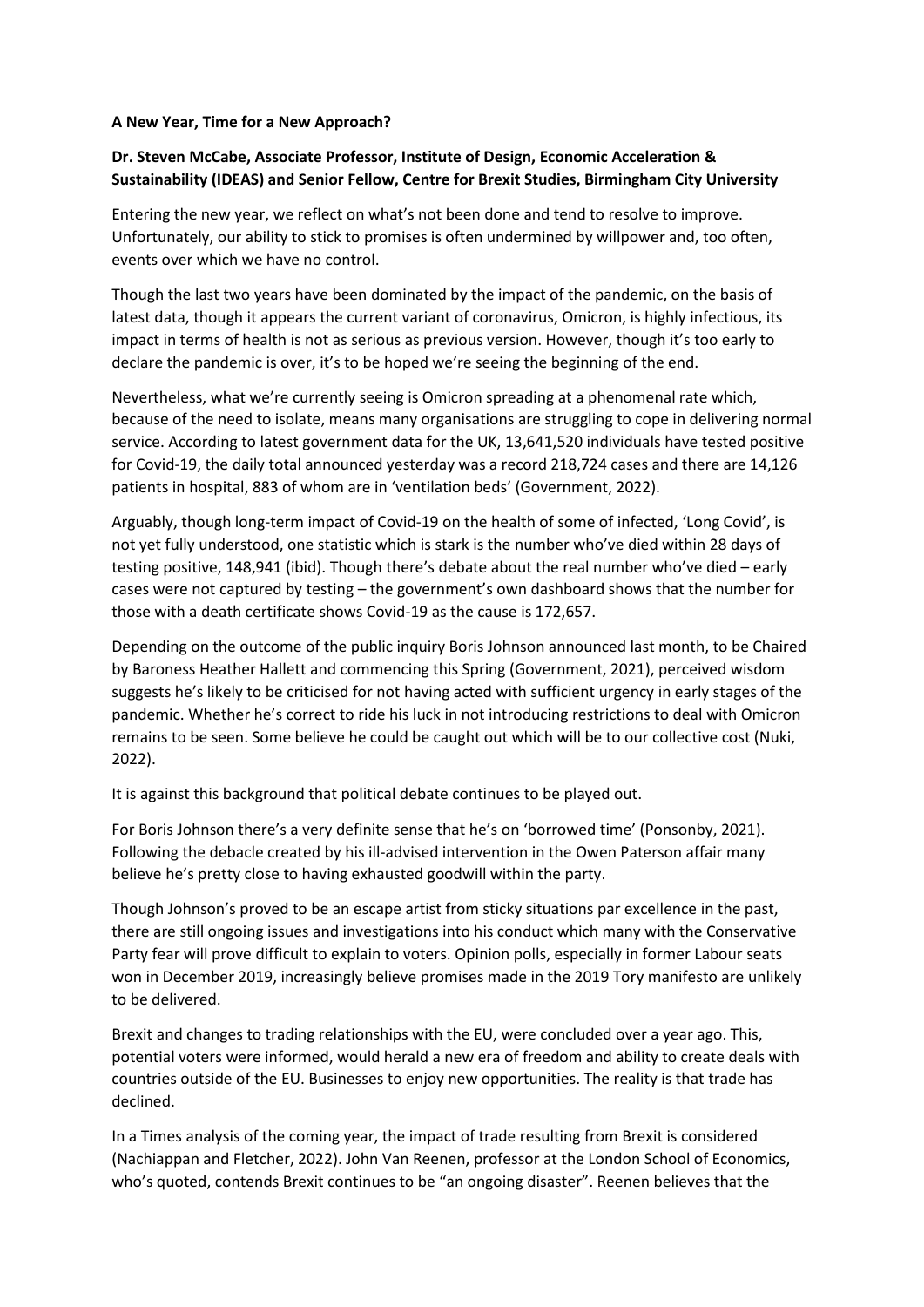effect of continuing regulatory divergence from EU rules, cited by advocates of leave as holding businesses back because of unnecessary bureaucracy, will mean trade with the trading bloc will keep falling which, in turn, will cause a decline in living standards.

As Nachiappan and Fletcher make clear, any notion there might be a trade deal with the United States is now seen by the economist consulted as very unlikely this year (ibid). Indeed, they quote Ross Walker, co-head of global economics at NatWest who argues that even if a deal with the US was to be possible, its terms "would be far more favourable to the US than the UK".

Walker goes further in stressing that whatever may have been promised, as to the prowess the UK would enjoy from being free of the EU and its rules so detested by leavers, "The painful post-Brexit realpolitik is that the UK will have precious little leverage in negotiating with much larger trade partners."

Global Britain may be a neat aspirational slogan but means nothing to those whose jobs may be at risk of having lost trade to the EU. Though Boris Johnson's government may point to falling unemployment as a positive indicator that the economy is robust and recovering well from the largest quarterly decline since the Great Frost of the early eighteenth century, many suggest that this masks problems elsewhere.

Though predictions that unemployment would rise to levels comparable to that experienced in the 1980s, these proved wide of the mark. Even the end of furlough, widely considered by many to be opening of the dam of job losses, did not produce the apocalypse suggested. That stated, the ongoing prevalence of Omicron is producing a dreadful toll on sectors dependent on free movement of people.

Nonetheless, unemployment at just over four percent, though suggesting an economy in rude health, must be judged in comparison to the fact that sectors such as food production, hospitality and social continue to experience shortages of labour, skilled or otherwise. Wages have risen in such sectors, a positive outcome of leaving the EU, claim Brexiters.

Any worker whose wages have risen may believe they are better off. However, as they may be experiencing, increases in wages usually result in higher prices charged to customers. This translates into an increase in inflation which, currently 5.1%, and predicted to rise even higher in coming months, means that unless workers are receiving increases of well in excess of five percent, spending power declines and they become poorer.

More hikes in the base rate, very likely in coming months, will pile pressure on families with loans, those with mortgages (particularly coming to the end of a fixed rate) and businesses.

Accordingly, as Boris Johnson will undoubtedly be aware, the promise that by electing him as PM in December 2019, in order to get Brexit 'done', thus making people better off is not likely to be experienced by large swathes of voters in the coming year (and possibly beyond). As many query, against such a background, how will 'levelling-up' be achieved (Borrett, 2021)?

So far, levelling-up is, as was many questioned when it was announced two years ago, is proving amorphous and imprecise. Though the White Paper that's been prepared by secretary for housing, communities and levelling up, Michael Gove, is eagerly awaited. However, rumours of conflict with chancellor Rishi Sunak, over the availability of funding don't bode well for those expecting to see anything really significant before the next election (Zeffman, 2022).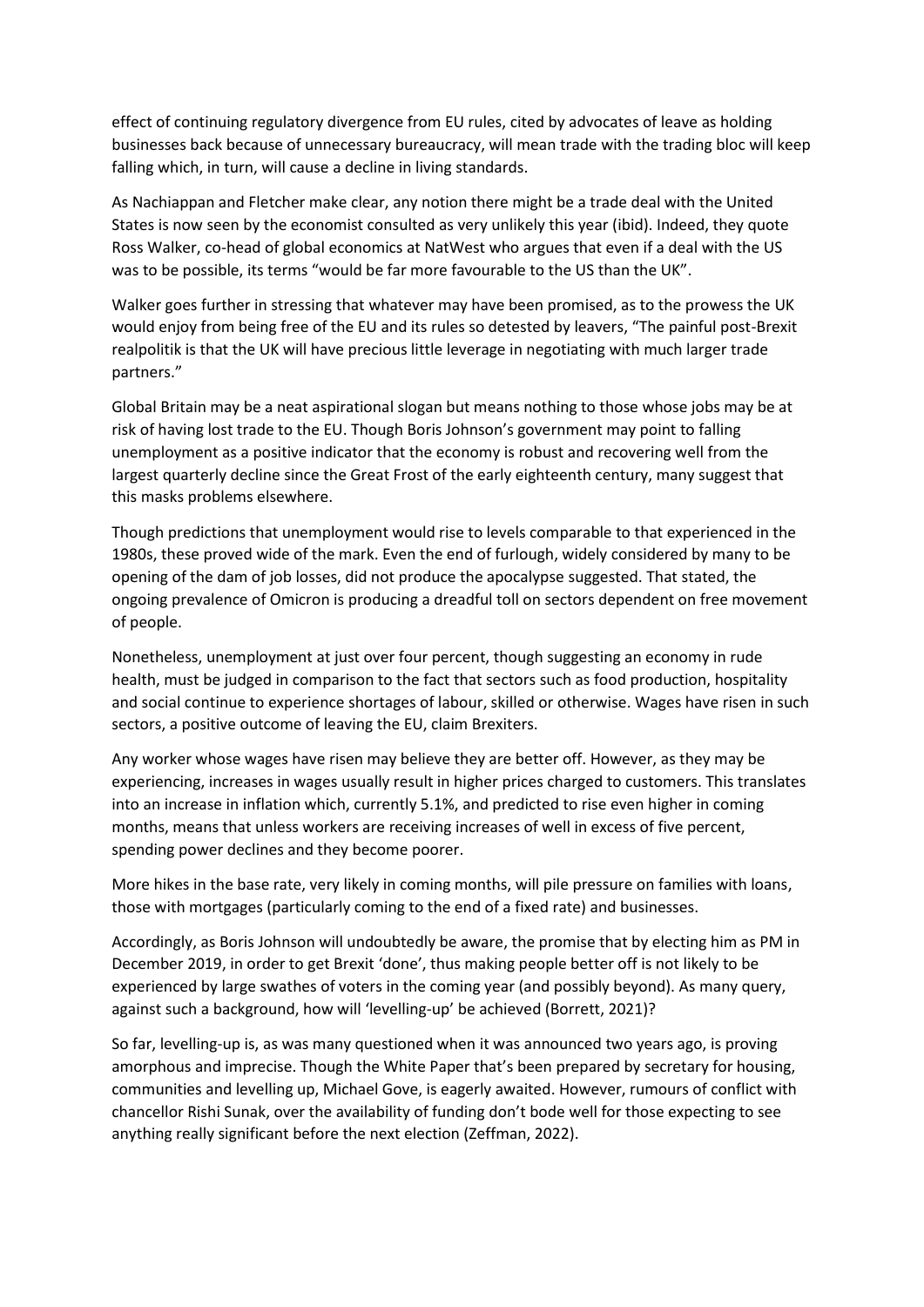If Johnson is not already feeling pressure caused by the pandemic as well as contenders wishing to usurp him as leader, he now faces a revitalised Labour Party which opinion polls show is developing a healthy lead. Though Labour leader Sir Keir Starmer has been criticised for his party's somewhat lacklustre performance until recently, if this lead is sustained until the next election, the Conservatives Party will lose a majority of the 'red wall' seats that gave it such a thumping majority.

In his speech in Birmingham on Tuesday, Starmer sought to emphasise his credibility as a serious threat to Johnson by stressing the three parts of a "contract". These parts are security, prosperity and respect. In what was an assured speech, Starmer addressed all of the key issues that are likely impact on voters in coming months; cost of living, rising crime and the need to feel proud of being British.

Though Starmer understands that Brexit is still a toxic issue, he recognises the economic problems which Johnson's dreadfully poor deal has inflicted on the UK's businesses and ability to conduct trade. Starmer, recognising Birmingham to be a city with a long tradition of manufacturing, explicitly referred to the shame his father experienced working in a factory.

Intrinsic to any UK recovery, I'd suggest, is a renaissance in manufacturing of the products we need. In stating that prosperity must be based on "an industrial strategy to improve our productivity to ensure we Buy, Make and Sell more in Britain and to revive the places that made Britain wealthy", indicates Strarmer appreciates the importance of creating well-paid and secure jobs.

Such jobs are most desperately needed in the parts of the country considered by local citizens to be 'left behind'. These are the regions in which manufacturing suffered in the 1980s due to Margaret Thatcher's election promise in May 1979 to make industry more competitive. The consequence was vast job losses in such areas from which recovery has been patchy. These are the places in which levelling-up is intended to assist.

Unfortunately, people have grown tired of promises which, as Boris Johnson has shown since becoming PM, can be effortlessly dispensed with if political expediency requires this. Starmer's promises, his contract is intended to persuade voters there's a better future under Labour. However, though made earnestly, he'll need to do a great deal more work to ensure a people who have become jaded and cynical are convinced.

What people appear to feel is that lack honesty and integrity by a political leader is no impediment to securing power, quite the contrary. What they have also experienced is that neat sound bites become meaningless is they don't translate to genuine change for the better.

Thus, as Starmer will be well aware, many families are struggling. They recognise that 'Global Britain' means very little to them if they cannot feed themselves, heat their homes, or feel frightened of crime and being attacked. Starmer surely appreciates voters have become deeply sceptical of claims by politicians they're selflessly working in the interests of the country. There have been too many examples, most particularly during the pandemic, of using the power of office to reward well-placed friends in business with extremely lucrative contracts with little or, often, no scrutiny.

Strauss and Romei (2022) assert continued political uncertainty, as well as the impact of Brexit, will undermine UK recovery this year. What seems clear is that, for the sake of collective well-being and the economy, a new approach to British politics is urgently needed.

For a start, political leaders need to demonstrate commitment to keeping promises and being willing to be honest about the implications of decisions taken and policies implemented.